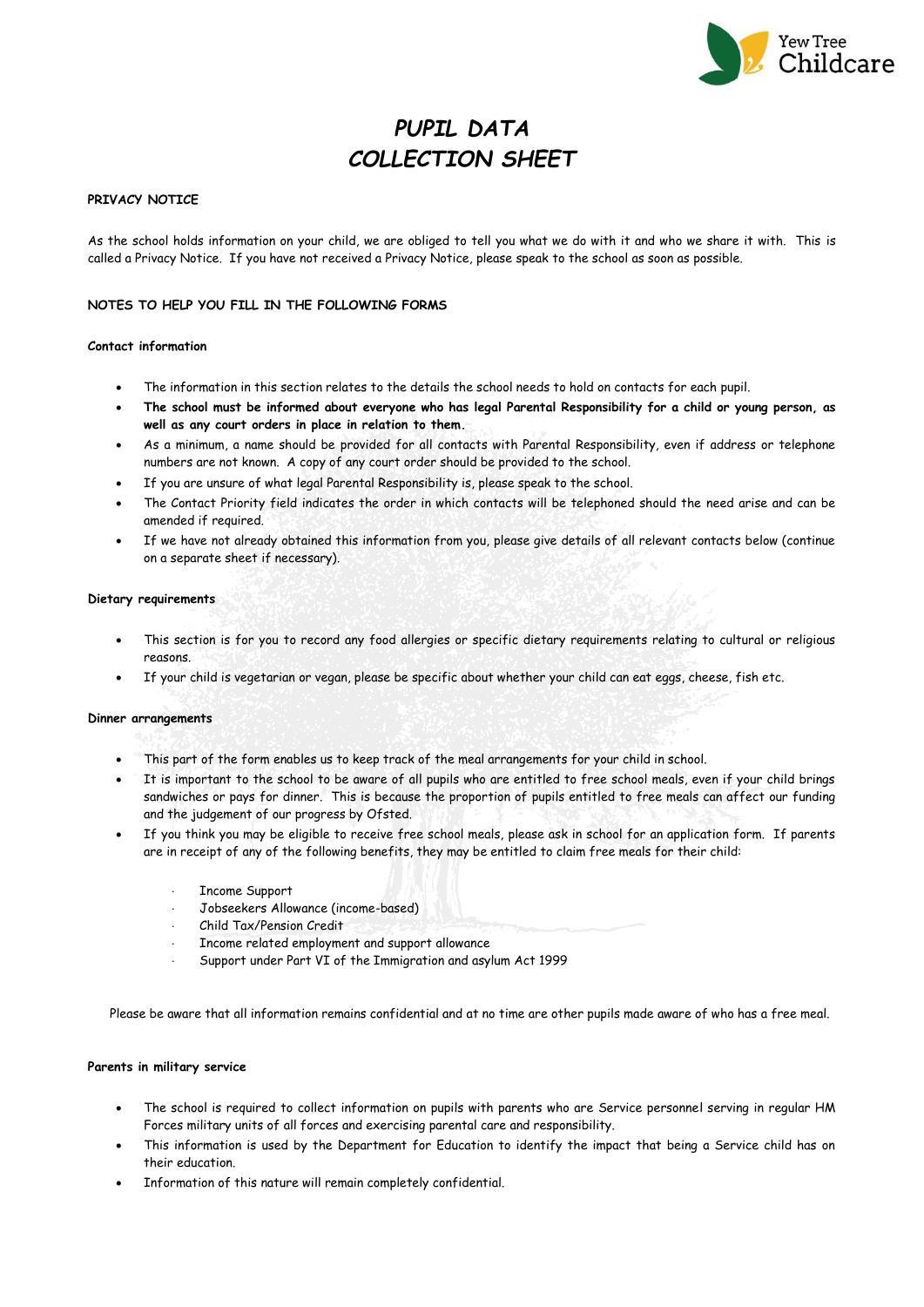

### **Pupil information**

Please answer all questions as accurately as possible and inform the school as soon as possible if any of this information changes.

| Legal Forename:            |             | Home address: |
|----------------------------|-------------|---------------|
| Middle name:               |             |               |
| Legal Surname:             |             |               |
| <b>Preferred Forename:</b> |             |               |
| <b>Preferred Surname:</b>  |             |               |
| Date of Birth:             |             | Telephone:    |
| Gender:                    | Male/Female | Email:        |

### **Contact information**

Please give details of all those who have legal parental responsibility for this pupil, as well as any other adults who have permission to collect the pupil from school and anyone else who could be contacted in an emergency (continue on a separate sheet if necessary).

| Priority       | Name,<br>Relationship | <b>Home Address</b>            | <b>Work Details</b> | PR and court orders                                                                                                         |
|----------------|-----------------------|--------------------------------|---------------------|-----------------------------------------------------------------------------------------------------------------------------|
| $\mathbf{1}$   |                       | Home tel:<br>Mobile:<br>Email: | Tel:                | Does this person have<br>legal PR for this child?<br>Yes/No<br>Is there a court order<br>in place for this child?<br>Yes/No |
| $\overline{c}$ |                       | Home tel:<br>Mobile:<br>Email: | Tel:                | Does this person have<br>legal PR for this child?<br>Yes/No<br>Is there a court order<br>in place for this child?<br>Yes/No |
| 3              |                       | Home tel:<br>Mobile:<br>Email: | Tel:                | Does this person have<br>legal PR for this child?<br>Yes/No<br>Is there a court order<br>in place for this child?<br>Yes/No |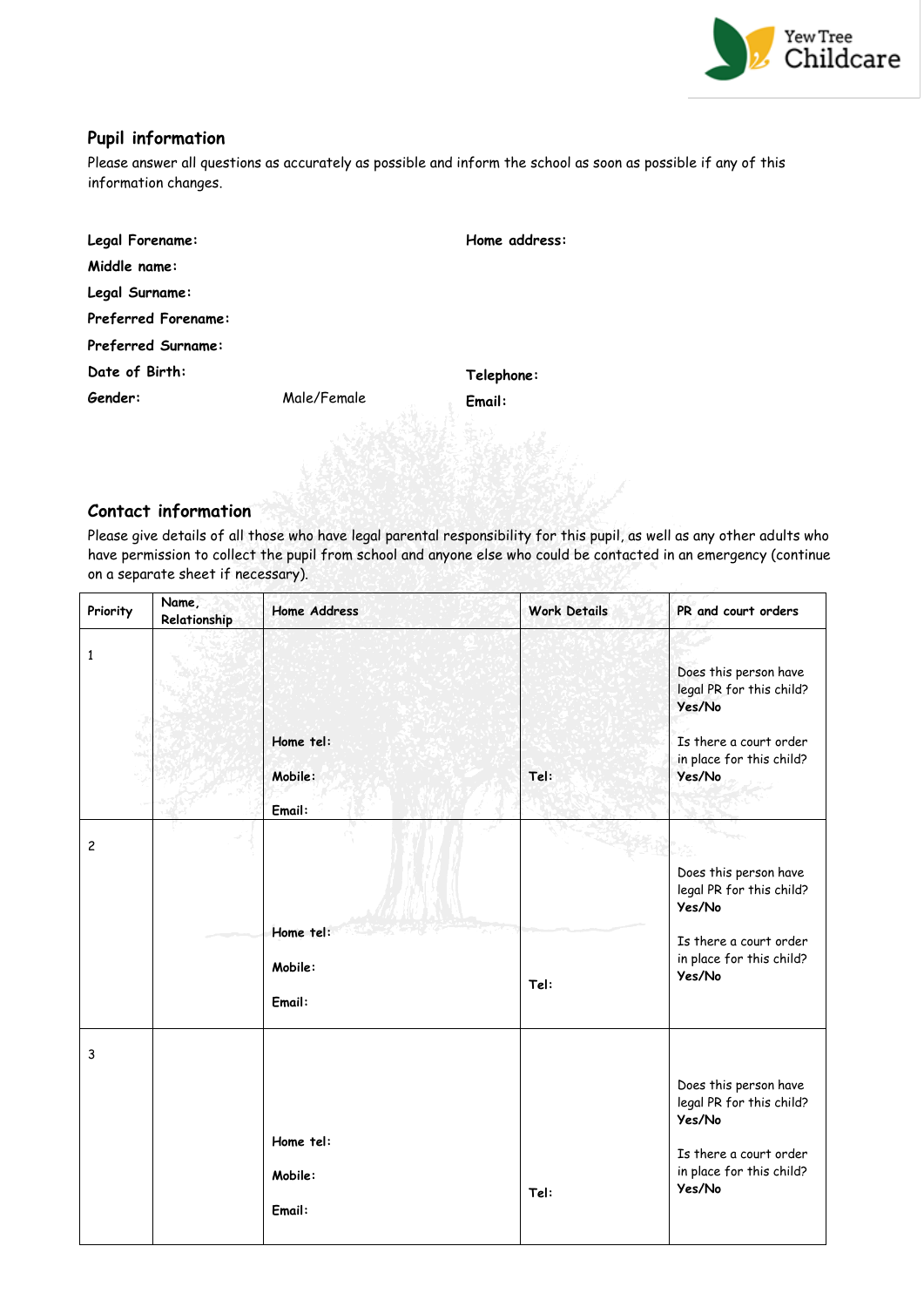| Priority | Name,<br>Relationship | Home Address                   | <b>Work Details</b> | PR and court orders                                          |
|----------|-----------------------|--------------------------------|---------------------|--------------------------------------------------------------|
| 4        |                       |                                |                     | Does this person have<br>legal PR for this child?<br>Yes/No  |
|          |                       | Home tel:<br>Mobile:<br>Email: | Tel:                | Is there a court order<br>in place for this child?<br>Yes/No |

# **Siblings in school (if applicable)**

| Name: | Reg Group: | Name: | Reg Group: |
|-------|------------|-------|------------|
|       |            |       |            |
|       |            |       |            |

# **Medical and dietary requirements**

Please indicate below any medical or special dietary arrangements for your child.

| Dietary Needs:               |  |
|------------------------------|--|
| <b>Medical Practice:</b>     |  |
| Address:                     |  |
| Telephone Number:            |  |
| <b>Medical Condition(s):</b> |  |

# **Ethnic origin**

Please indicate the ethnic origin of your child below by ticking the relevant box.

| White:                                                                                      | Mixed or Dual Background:                                                                             | Asian or Asian British:                                                 |  |
|---------------------------------------------------------------------------------------------|-------------------------------------------------------------------------------------------------------|-------------------------------------------------------------------------|--|
| British<br>Irish<br>Traveller of Irish Heritage<br>Gypsy/Roma<br>Any other white background | White and Black Caribbean<br>White and Black African<br>White and Asian<br>Any other mixed background | <b>Indian</b><br>Pakistani<br>Bangladeshi<br>Any other Asian background |  |
| Black or Black British:                                                                     | Other ethnic groups:                                                                                  |                                                                         |  |
| African<br>Caribbean<br>Any other Black background                                          | Chinese<br>Any other ethnic group                                                                     | I do not wish this information<br>to be recorded                        |  |
|                                                                                             | Date of Arrival in UK (if applicable):                                                                |                                                                         |  |
|                                                                                             |                                                                                                       |                                                                         |  |
| This information was provided by:                                                           | lupil<br>:nt                                                                                          |                                                                         |  |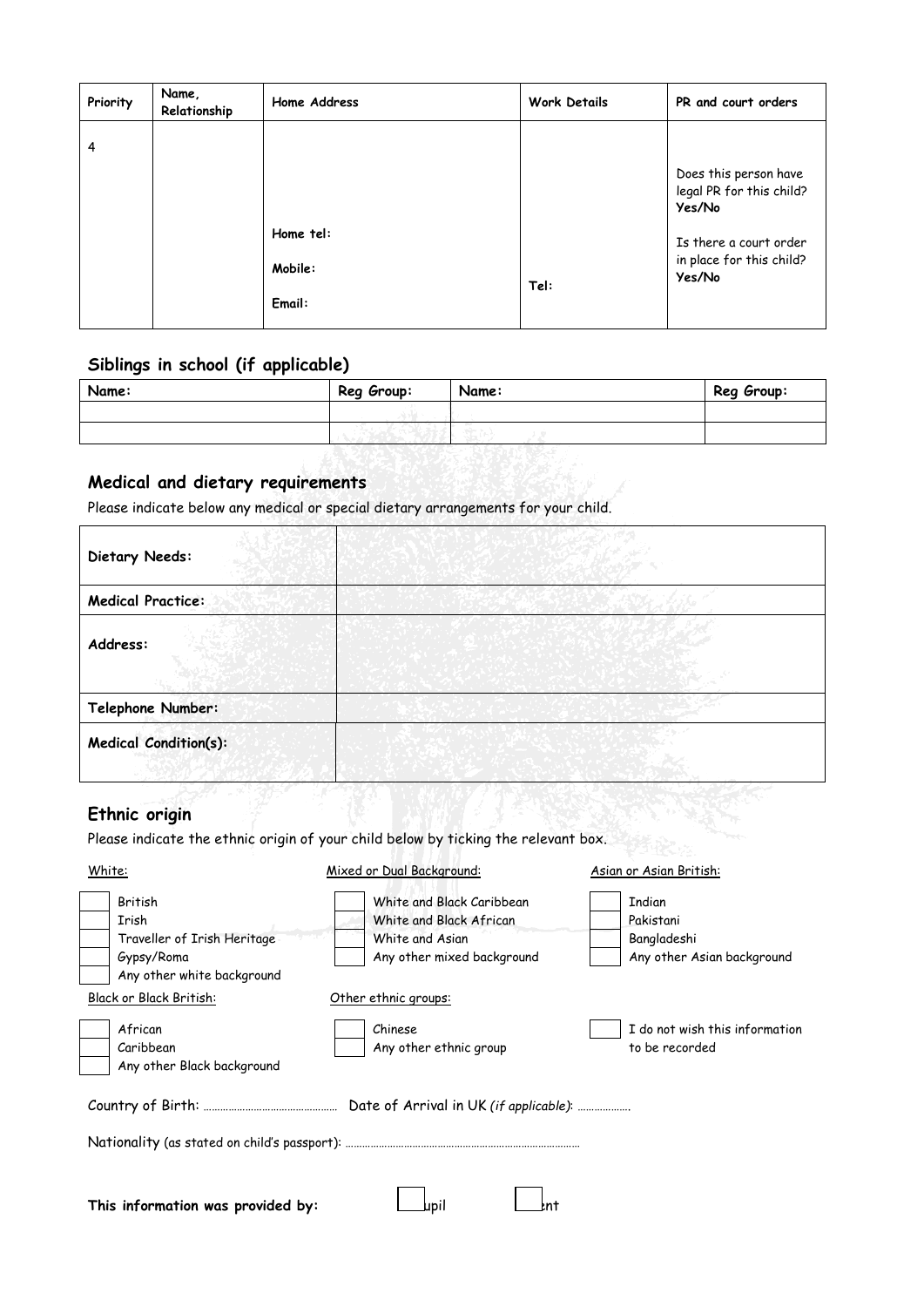# **Religion**

Please indicate your child's religion below by ticking the relevant box.



## **First Language**

 $\begin{bmatrix} \phantom{-} \end{bmatrix}$ 

Many families are multilingual and for the purpose of this form, please indicate your main family languages.

First languages are languages to which a child was first exposed during early development and continues to be exposed to in the home or community.

| My child's first languages are:                                                                   |                                    |                                   |      |
|---------------------------------------------------------------------------------------------------|------------------------------------|-----------------------------------|------|
|                                                                                                   |                                    |                                   |      |
| My child has been speaking English for:                                                           | Up to 1 year                       |                                   |      |
|                                                                                                   | 1 to 2 years                       |                                   |      |
|                                                                                                   | 2 to 5 years                       |                                   |      |
|                                                                                                   | 5 to 7 years                       |                                   |      |
|                                                                                                   | 7 years +                          |                                   |      |
| Language spoken by Parents:                                                                       |                                    |                                   |      |
|                                                                                                   |                                    |                                   |      |
|                                                                                                   |                                    |                                   |      |
| Dinner arrangements                                                                               |                                    |                                   |      |
| Please indicate your child's dinner arrangements in                                               |                                    | School dinners (free or paid for) |      |
| school by ticking the relevant box:                                                               | Sandwiches                         |                                   |      |
|                                                                                                   | Home                               |                                   |      |
| Travel arrangements                                                                               |                                    |                                   |      |
| Please indicate how your child usually travels to school by ticking the relevant box.             |                                    |                                   |      |
| Bicycle<br>Car/van                                                                                | Public bus<br>Car share with other | Taxi                              | Walk |
| pupils                                                                                            |                                    |                                   |      |
|                                                                                                   |                                    |                                   |      |
|                                                                                                   |                                    |                                   |      |
| Parents in military service                                                                       |                                    |                                   |      |
| Are either of this pupil's parents in military service (Personnel Categories 1 or 2 only)? Yes/No |                                    |                                   |      |
|                                                                                                   |                                    |                                   |      |

### **Name and location of previous school**

| Name:     |  |
|-----------|--|
| Location: |  |